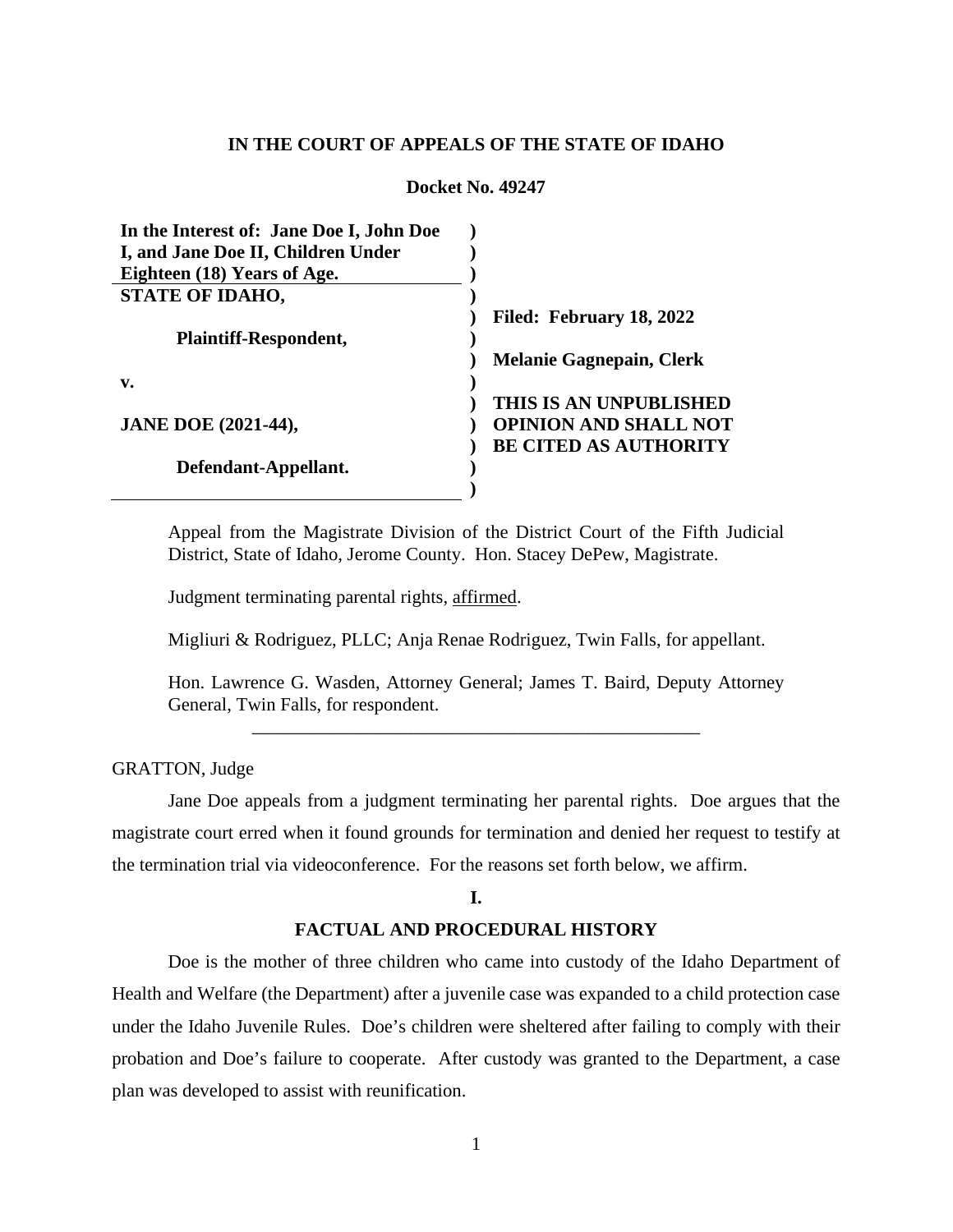After Doe failed to make progress on her case plan, the State filed a petition for termination of Doe's parental rights. Prior to the termination trial, Doe asked the magistrate court to continue the trial to a date she could be present or allow her to testify via videoconference. The State and guardian ad litem objected to the motion, and the court denied the motion. Following trial, the court found that Doe neglected her children and that termination is in the best interests of the children. Doe timely appeals.

# **II.**

#### **STANDARD OF REVIEW**

A parent has a fundamental liberty interest in maintaining a relationship with his or her child. *Troxel v. Granville*, 530 U.S. 57, 65 (2000); *Doe v. State*, 137 Idaho 758, 760, 53 P.3d 341, 343 (2002). This interest is protected by the Fourteenth Amendment to the United States Constitution. *State v. Doe*, 144 Idaho 839, 842, 172 P.3d 1114, 1117 (2007). Implicit in the Termination of Parent and Child Relationship Act is the philosophy that, wherever possible, family life should be strengthened and preserved. Idaho Code  $\S$  16-2001(2). Therefore, the requisites of due process must be met when terminating the parent-child relationship. *State v. Doe*, 143 Idaho 383, 386, 146 P.3d 649, 652 (2006). Due process requires that the grounds for terminating a parent-child relationship be proved by clear and convincing evidence. *Id*. Because a fundamental liberty interest is at stake, the United States Supreme Court has determined that a court may terminate a parent-child relationship only if that decision is supported by clear and convincing evidence. *Santosky v. Kramer*, 455 U.S. 745, 769 (1982); *see also* I.C. § 16-2009; *In re Doe*, 146 Idaho 759, 761-62, 203 P.3d 689, 691-92 (2009); *Doe*, 143 Idaho at 386, 146 P.3d at 652.

On appeal from a decision terminating parental rights, this Court examines whether the decision is supported by substantial and competent evidence, which means such evidence as a reasonable mind might accept as adequate to support a conclusion. *Doe v. Doe*, 148 Idaho 243, 245-46, 220 P.3d 1062, 1064-65 (2009). The appellate court will indulge all reasonable inferences in support of the trial court's judgment when reviewing an order that parental rights be terminated. *Id.* The Idaho Supreme Court has also said that the substantial evidence test requires a greater quantum of evidence in cases where the trial court's finding must be supported by clear and convincing evidence than in cases where a mere preponderance is required. *In re Doe*, 143 Idaho 343, 346, 144 P.3d 597, 600 (2006). Clear and convincing evidence is generally understood to be evidence indicating that the thing to be proved is highly probable or reasonably certain. *In re Doe*,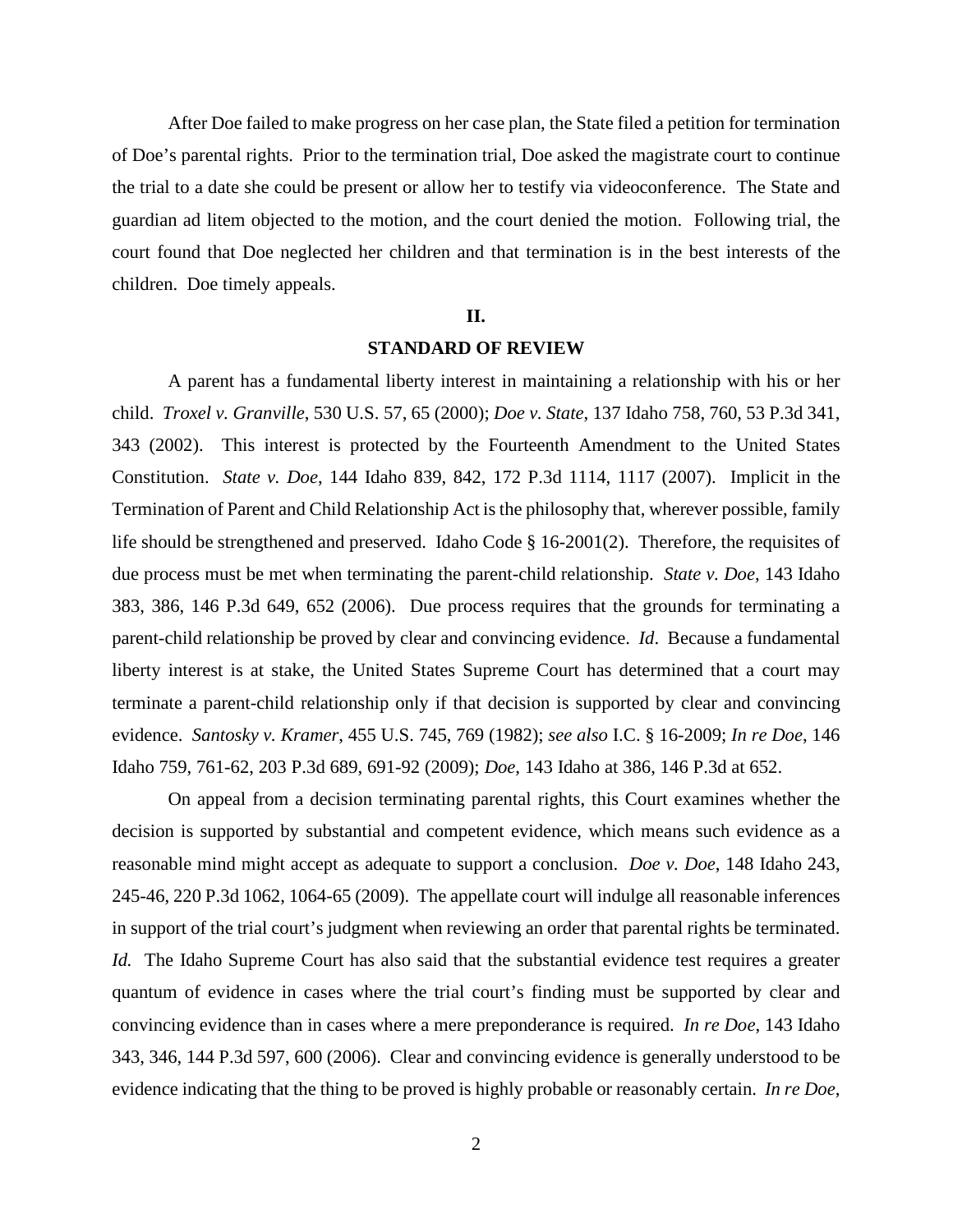143 Idaho 188, 191, 141 P.3d 1057, 1060 (2006). Further, the magistrate court's decision must be supported by objectively supportable grounds. *In re Doe*, 143 Idaho at 346, 144 P.3d at 600.

Idaho Code § 16-2005 permits a party to petition the court for termination of the parentchild relationship when it is in the child's best interest and any one of the following five factors exist: (a) abandonment; (b) neglect or abuse; (c) lack of a biological relationship between the child and a presumptive parent; (d) the parent is unable to discharge parental responsibilities for a prolonged period that will be injurious to the health, morals, or well-being of the child; or (e) the parent is incarcerated and will remain incarcerated for a substantial period of time. Each statutory ground is an independent basis for termination. *Doe*, 144 Idaho at 842, 172 P.3d at 1117.

# **III.**

# **ANALYSIS**

#### **A. Motion for Continuance or to Testify Via Videoconference**

Doe argues that the magistrate court erred by denying her motion for continuance or to testify via videoconference. Doe claimed that she was unable to travel to Idaho and present evidence at the hearing due to financial constraints. She asked the court for a continuance or permission to testify via videoconference, which the magistrate court denied. On appeal, Doe does not argue that the magistrate court erred in denying her motion to continue, but argues that she should have been allowed to testify via videoconference.

As an initial matter, Doe fails to cite to any standard of review relative to the magistrate court's denial of the motion. Doe claims that the magistrate court "erred" but fails to explain how the court erred. Doe states that her inability to testify "was prejudicial to Appellant and violated her due process rights," but presents no argument or authority. This Court generally does not address issues not supported by cogent argument and citation to legal authority, even in a case terminating parental rights. *Idaho Dep't of Health & Welfare v. Doe (2018-24)*, 164 Idaho 143, 147, 426 P.3d 1243, 1247 (2018).

Rule  $7.2(a)(2)$  of the Idaho Rules of Civil Procedure provides that the court may allow testimony via videoconference if the parties so stipulate. In this case, both the State and guardian ad litem objected to the motion and refused to stipulate to Doe testifying via videoconference. Doe does not challenge the magistrate court's conclusion in denying the motion that the rule requires agreement. Doe has failed to demonstrate that the magistrate court erred in denying her motion.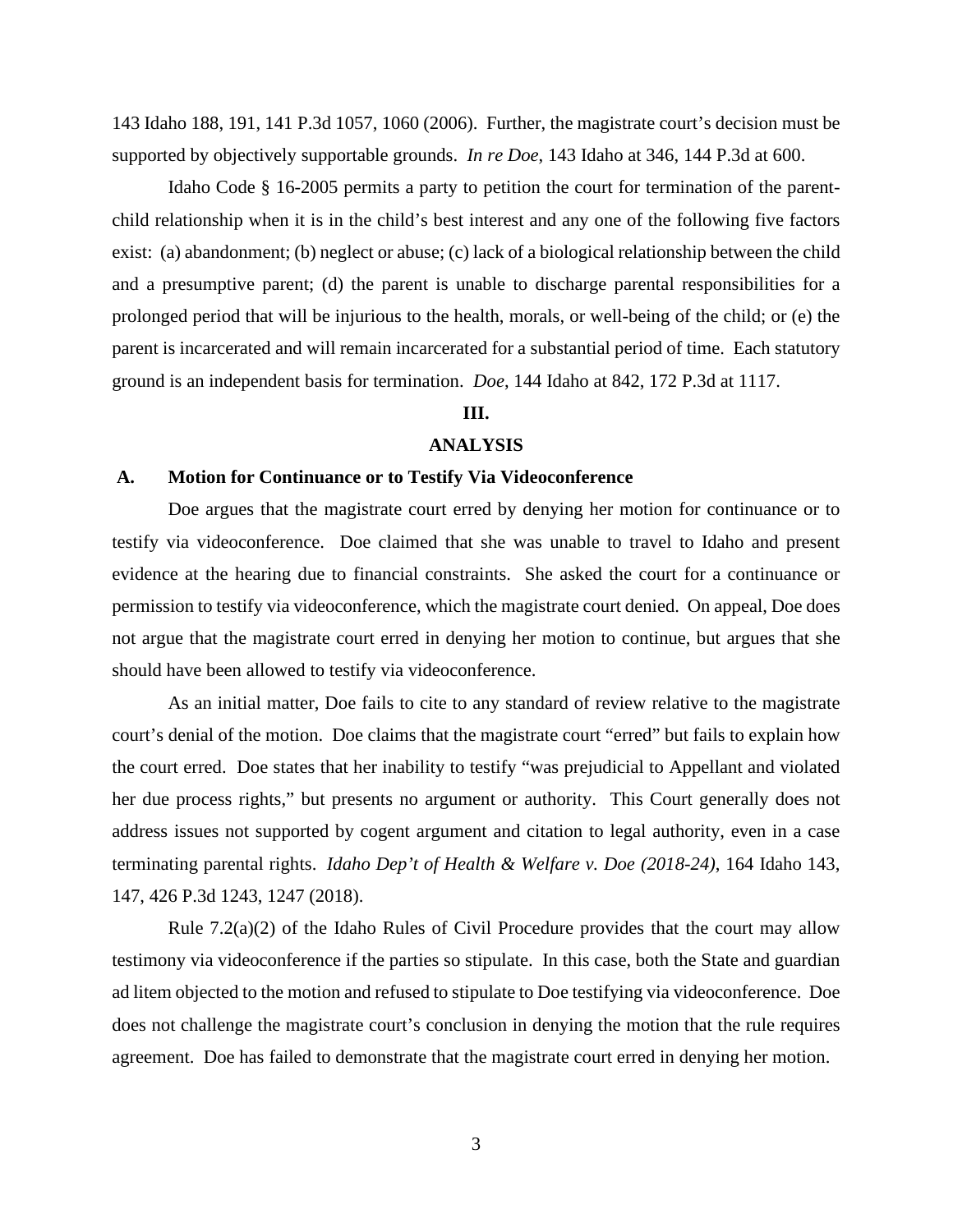## **B. Finding of Neglect**

Doe argues that the magistrate court's finding of neglect was not supported by substantial and competent evidence. Idaho Code § 16-2002(3)(a) defines "neglect" as any conduct included in I.C. § 16-1602(31). Section 16-1602(31)(a) provides, in pertinent part, that a child is neglected when the child is without proper parental care and control, or subsistence, medical or other care or control necessary for his or her well-being because of the conduct or omission of his or her parents, guardian, or other custodian or their neglect or refusal to provide them. Neglect also exists where the parent has failed to comply with the court's orders or the case plan in a Child Protection Act case and the Department has had temporary or legal custody of the child for fifteen of the most recent twenty-two months and reunification has not been accomplished by the last day of the fifteenth month in which the child has been in the temporary or legal custody of the Department. I.C. § 16-2002(3)(b).

In this case, the magistrate court found that Doe neglected her children by failing to comply with her case plan. Doe's case plan required, among other tasks, that Doe maintain stable housing, find employment, and complete drug treatment and parenting classes. While the court noted that Doe attempted to complete some of her tasks, she did not complete a single task in the twenty-two months she had to comply with the case plan. Doe concedes that she did not complete her tasks, but argues that she was making progress and that the magistrate court should have given her more time to comply with her case plan.<sup>[1](#page-3-0)</sup> However, whether Doe was making progress on her case plan is not the question presented to this Court, but whether substantial evidence supports the magistrate court's finding that she neglected her children.

Doe fails to identify any of the magistrate court's factual findings that she contends are clearly erroneous. The magistrate court found, among other things, that Doe failed to complete any of her case plan tasks; disappeared for months; refused to provide her address or employment information; never provided proof of stable housing, employment, completion of drug treatment or parenting classes; and had inappropriate contact with the children. There is more than adequate evidence to support the magistrate court's finding that Doe neglected her children as evidence shows she failed to complete her case plan. Therefore, the magistrate court did not err in concluding Doe neglected her children.

<span id="page-3-0"></span><sup>1</sup> Doe has not cited this Court to any place in the record when she requested more time to complete the case plan.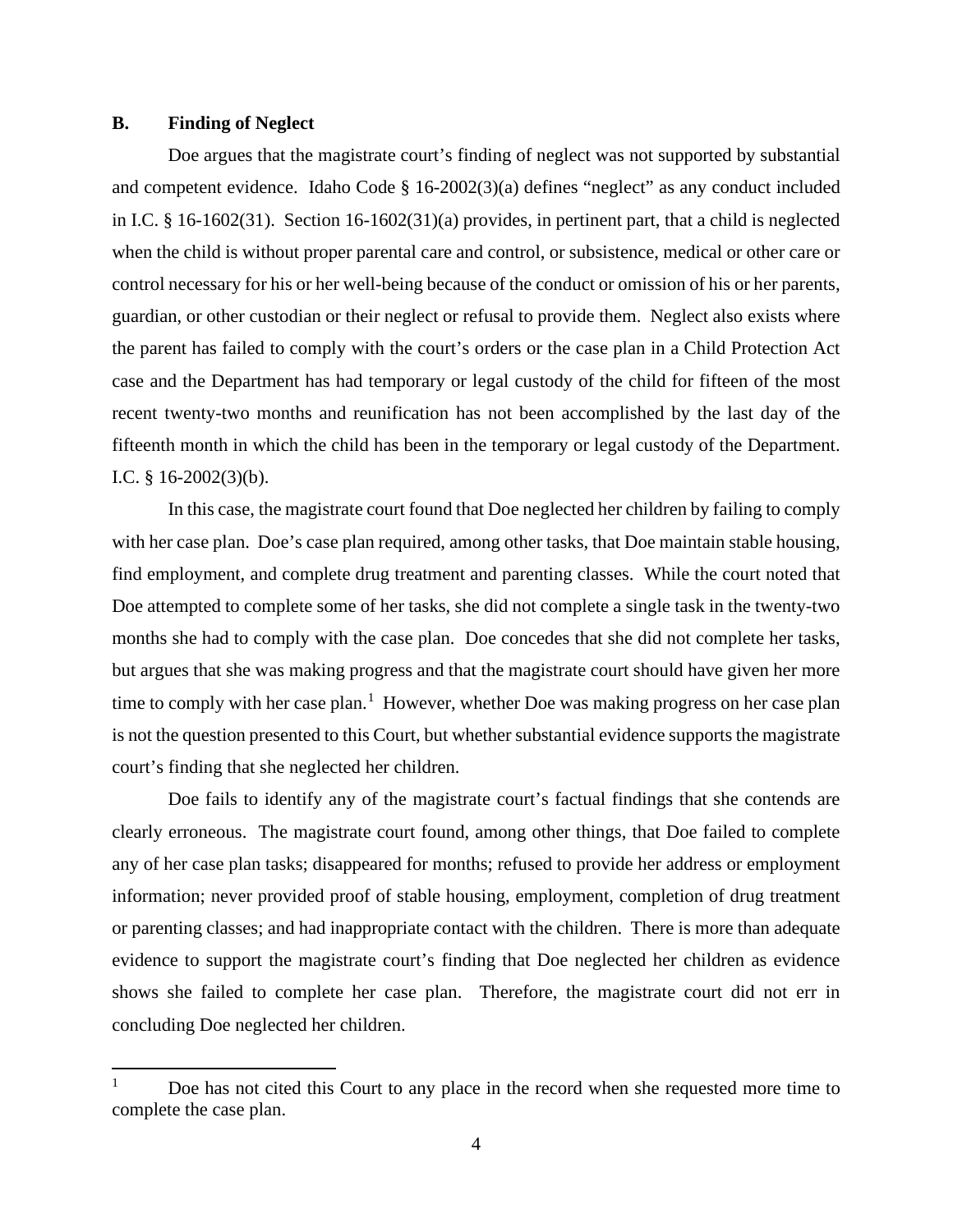# **C. Best Interests of the Children**

Doe next argues that the magistrate court erred when it found that termination of her parental rights was in the best interests of the children. Once a statutory ground for termination has been established, the trial court must next determine whether it is in the best interests of the child to terminate the parent-child relationship. *In re Aragon*, 120 Idaho 606, 611, 818 P.2d 310, 315 (1991). When determining whether termination is in the child's best interests, the trial court may consider the parent's history with substance abuse, the stability and permanency of the home, the unemployment of the parent, the financial contribution of the parent to the child's care after the child is placed in protective custody, the improvement of the child while in foster care, the parent's efforts to improve his or her situation, and the parent's continuing problems with the law. *In re Doe*, 159 Idaho 192, 198, 358 P.3d 77, 83 (2015); *In re Doe*, 156 Idaho 103, 111, 320 P.3d 1262, 1270 (2014). A finding that it is in the best interests of the child to terminate parental rights must still be made upon objective grounds. *In re Doe*, 152 Idaho 953, 956-57, 277 P.3d 400, 403-04 (Ct. App. 2012).

Doe argues that termination of her parental rights was not in the best interests of the children. Specifically, Doe argues that two of the children did not improve in foster care and that since they are close to reaching the age of majority, there is little time to find an adoptive family or guardianship. Further, Doe argues that the children have lived with their mother for the majority of their lives and that the parties stipulated below that the children did not want the parental rights terminated.

The magistrate court considered the issues Doe raises on appeal, but found that the children's need for permanency outweighed those concerns. The court noted that Doe had done little to improve her situation so that she could again take custody of the children. Doe did not have stable housing for the children; fled to Oregon to avoid outstanding warrants for her arrest in Idaho; tested positive for numerous controlled substances; failed to complete drug treatment; refused to provide employment information; and provided no financial assistance for the children. The magistrate court noted that while two of the children were struggling in foster care, the problems they faced with substance abuse and school performance had been and likely would be the same if they were returned to Doe. While the children would still face obstacles, the magistrate court found that termination of Doe's parental rights would allow them to have stability and certainty, which would be an improvement to their situation. These findings are supported by